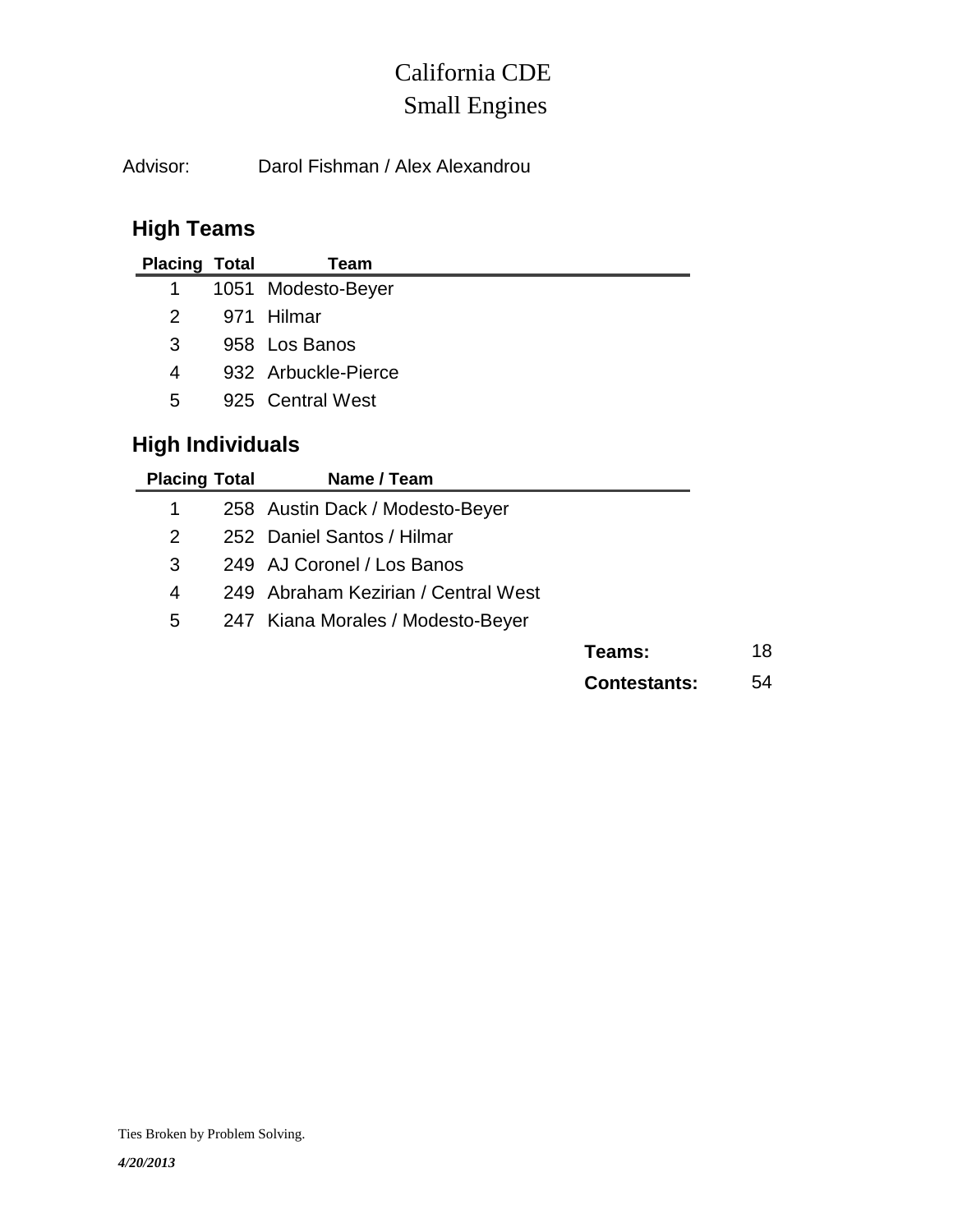| California CDE               |                 |                           |                     |                          | <b>Small Engines</b> |                 |
|------------------------------|-----------------|---------------------------|---------------------|--------------------------|----------------------|-----------------|
|                              |                 | <b>Individual Results</b> |                     |                          |                      |                 |
|                              | Problem Solving | Identification            | Theory Test         | Tie                      | Total Place          |                 |
| <b>Arbuckle-Pierce</b>       |                 |                           | <b>Team Trouble</b> | 223                      | 932                  | $\overline{4}$  |
| <b>Addison Scofield</b>      | 56              | 89                        | 83                  | 56                       | 228 *                | 20              |
| Eduardo Lemus                | 60              | 93                        | 83                  | 60                       | 236 *                | 10              |
| J. Jesus Alvarez             | 62              | 95                        | 88                  | 62                       | 245*                 | $\overline{7}$  |
| <b>Atwater-Buhach Colony</b> |                 |                           | <b>Team Trouble</b> | 226                      | 918                  | $6\overline{6}$ |
| <b>Bradly Silva</b>          | 44              | 90                        | 84                  | 44                       | $218*$               | 26              |
| Guillermo Avila              | 50              | 95                        | 89                  | 50                       | 234 *                | 14              |
| Kadie Jacobsen               | 64              | 91                        | 85                  | 64                       | 240*                 | 9               |
| <b>Bakersfield</b>           |                 |                           | <b>Team Trouble</b> | $\overline{\mathbf{0}}$  | 376                  | 17              |
| <b>Chris Villarreal</b>      |                 | 73                        | 57                  | 0                        | 130*                 | 44              |
| <b>Fred Perez</b>            |                 | 64                        | 55                  | $\mathbf 0$              | $119*$               | 49              |
| Jasper Agpaoa                |                 | 72                        | 55                  | 0                        | $127*$               | 46              |
| <b>Central Valley</b>        |                 |                           | <b>Team Trouble</b> | $\underline{\mathbf{0}}$ | 628                  | <u>10</u>       |
| Esteban Villafan             | 50              | 86                        | 74                  | 50                       | $210*$               | 27              |
| Luciano Alves                | 42              | 93                        | 86                  | 42                       | $221*$               | 24              |
| <b>Tyler Nance</b>           | 42              | 87                        | 68                  | 42                       | 197 * 28             |                 |
| <b>Central West</b>          |                 |                           | <b>Team Trouble</b> | 225                      | 925                  | $\overline{5}$  |
| Abraham Kezirian             | 62              | 96                        | 91                  | 62                       | 249*                 | $\overline{4}$  |
| <b>Christian Rubio</b>       | 56              | 85                        | 81                  | 56                       | 222 *                | 23              |
| Wyatt Macagno                | 60              | 88                        | 81                  | 60                       | 229*                 | 19              |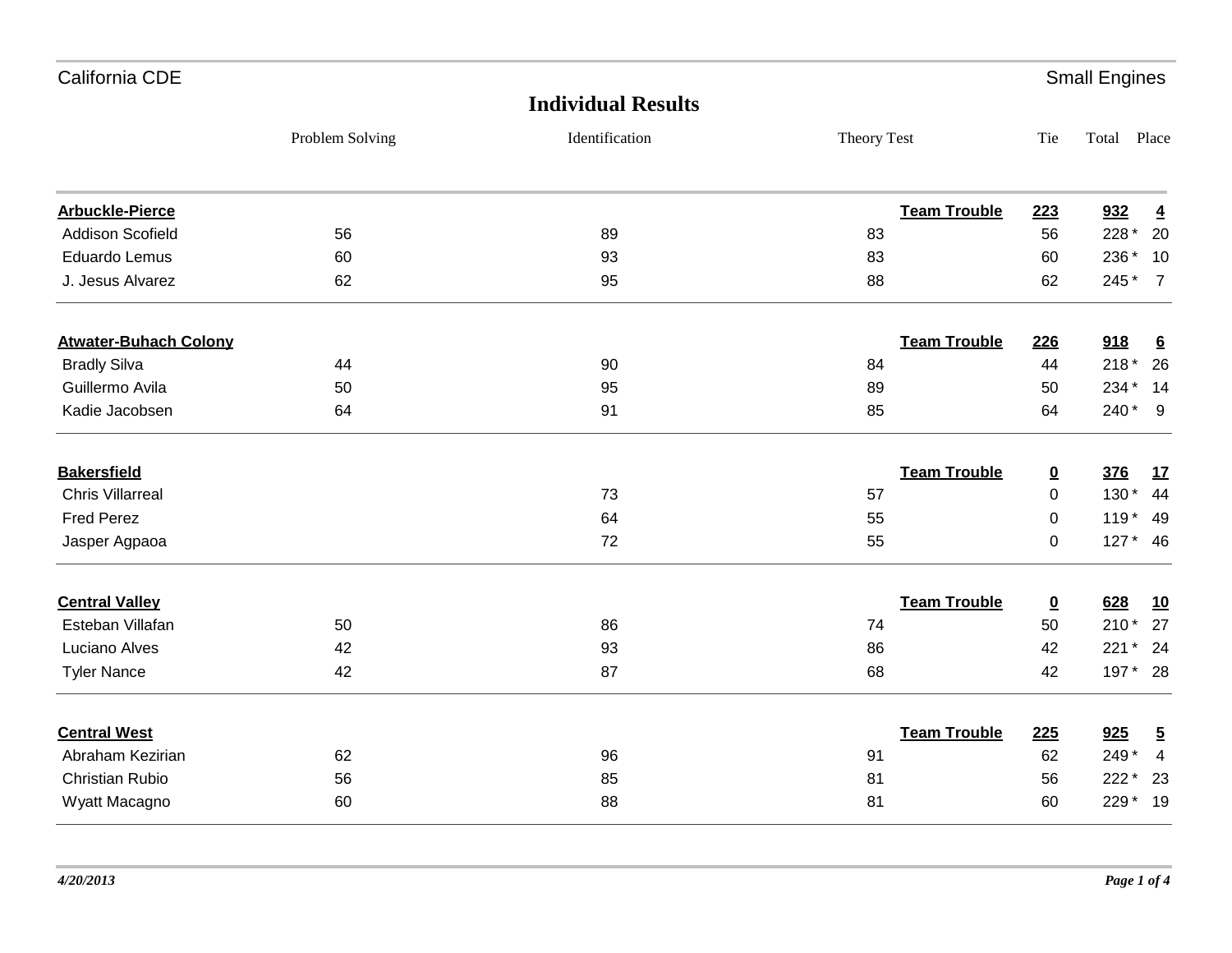| California CDE       |                 |                           |                     |                          | <b>Small Engines</b> |                |
|----------------------|-----------------|---------------------------|---------------------|--------------------------|----------------------|----------------|
|                      |                 | <b>Individual Results</b> |                     |                          |                      |                |
|                      | Problem Solving | Identification            | Theory Test         | Tie                      | Total Place          |                |
| Coalinga             |                 |                           | <b>Team Trouble</b> | $\overline{\mathbf{0}}$  | 263                  | <u>18</u>      |
| Christopher Velasco  |                 | 31                        | 33                  | 0                        | 64 *                 | 54             |
| George Silvas        |                 | 43                        | 34                  | 0                        | $77*$                | 53             |
| Joshua Sansinena     |                 | 67                        | 55                  | $\pmb{0}$                |                      | $122 * 47$     |
| <b>Etna</b>          |                 |                           | <b>Team Trouble</b> | $\overline{\mathbf{0}}$  | 378                  | <u>16</u>      |
| Joey Waksmonski      |                 | 47                        | 53                  | $\pmb{0}$                | $100*$               | 52             |
| John Little          |                 | 77                        | 58                  | 0                        | $135*$               | 42             |
| <b>Trevor Tupman</b> |                 | 74                        | 69                  | 0                        |                      | 143 * 38       |
| Eureka               |                 |                           | <b>Team Trouble</b> | <u>0</u>                 | 400                  | <u>14</u>      |
| Kent Davidsen        |                 | 67                        | 48                  | 0                        | $115*$               | 51             |
| Matt Brown           |                 | 86                        | 62                  | 0                        | $148*$               | 35             |
| <b>Walker Dunn</b>   |                 | 82                        | 55                  | 0                        |                      | 137 * 40       |
| <b>Exeter</b>        |                 |                           | <b>Team Trouble</b> | $\underline{\mathbf{0}}$ | 390                  | 15             |
| Colby Leonard        |                 | 72                        | 67                  | $\mathbf 0$              | 139 *                | 39             |
| Connor Crookham      |                 | 77                        | 59                  | $\mathbf 0$              | 136 *                | 41             |
| Ryan Crookham        |                 | 62                        | 53                  | $\pmb{0}$                |                      | 115 * 50       |
| <b>Hilmar</b>        |                 |                           | <b>Team Trouble</b> | 256                      | 971                  | $\overline{2}$ |
| <b>Austin Cabral</b> | 64              | 88                        | 81                  | 64                       | 233*                 | 15             |
| Daniel Armenta       | 50              | 93                        | 87                  | 50                       | 230 *                | 18             |
| <b>Daniel Santos</b> | 64              | 95                        | 93                  | 64                       | 252 *                | $\overline{2}$ |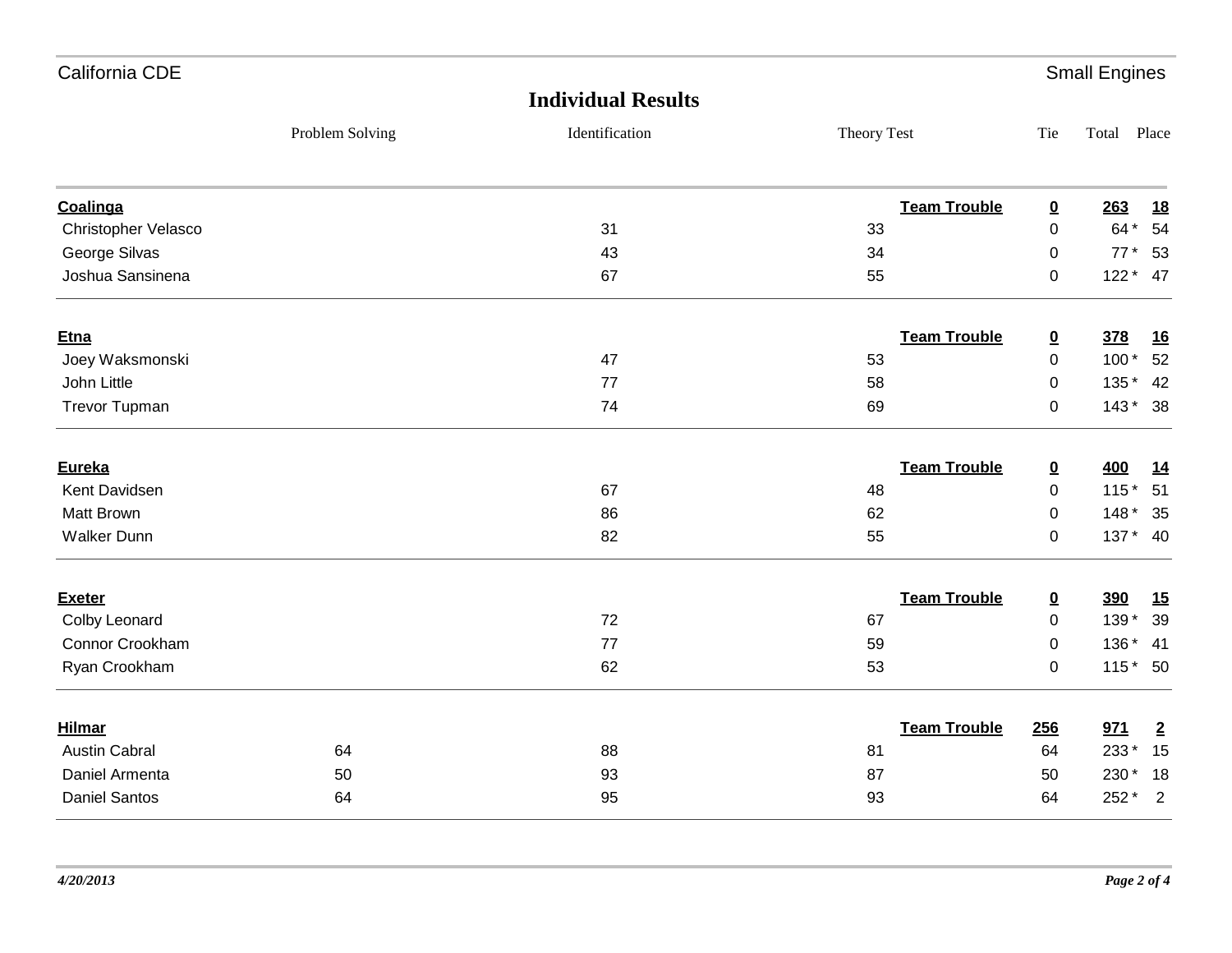| California CDE          |                 |                           |                     |                         | <b>Small Engines</b> |                         |
|-------------------------|-----------------|---------------------------|---------------------|-------------------------|----------------------|-------------------------|
|                         |                 | <b>Individual Results</b> |                     |                         |                      |                         |
|                         | Problem Solving | Identification            | Theory Test         | Tie                     | Total Place          |                         |
| <b>Holtville</b>        |                 |                           | <b>Team Trouble</b> | $\overline{\mathbf{0}}$ | <b>462</b>           | <u>11</u>               |
| Ben Abatti III          |                 | 91                        | 72                  | 0                       | 163*                 | 31                      |
| <b>Derrick Williams</b> |                 | 90                        | 63                  | 0                       | 153*                 | 33                      |
| Marcus Battraz          |                 | 81                        | 65                  | $\pmb{0}$               | 146 * 36             |                         |
| <b>Los Banos</b>        |                 |                           | <b>Team Trouble</b> | 242                     | 958                  | $\overline{3}$          |
| AJ Coronel              | 68              | 94                        | 87                  | 68                      | 249*                 | 3                       |
| Christian Paradiso      | 60              | 93                        | 81                  | 60                      | 234 *                | 12                      |
| Kelly Younce            | 50              | 94                        | 89                  | 50                      | 233* 16              |                         |
| Los Banos-Pacheco       |                 |                           | <b>Team Trouble</b> | 208                     | 815                  | 9                       |
| <b>Aaron Flores</b>     | 44              | 85                        | 56                  | 44                      | 185*                 | 30                      |
| Alan Carmo              | 44              | 85                        | 65                  | 44                      | 194 *                | 29                      |
| Shane Regalado          | 52              | 95                        | 81                  | 52                      | 228 * 21             |                         |
| <b>Madera South</b>     |                 |                           | <b>Team Trouble</b> | 207                     | 896                  | $\underline{8}$         |
| Jaime Cuevas            | 46              | 93                        | 86                  | 46                      | 225 *                | 22                      |
| Marco Lopez             | 52              | 91                        | 87                  | 52                      | 230 *                | 17                      |
| Sukhvir Singh           | 56              | 93                        | 85                  | 56                      | 234 * 13             |                         |
| <b>Modesto-Bever</b>    |                 |                           | <b>Team Trouble</b> | <b>300</b>              | 1051                 | $\mathbf 1$             |
| Andrew Bean             | 64              | 95                        | 87                  | 64                      | 246 *                | 6                       |
| <b>Austin Dack</b>      | 70              | 96                        | 92                  | 70                      | 258 *                | $\overline{\mathbf{1}}$ |
| Kiana Morales           | 58              | 96                        | 93                  | 58                      | 247*                 | 5                       |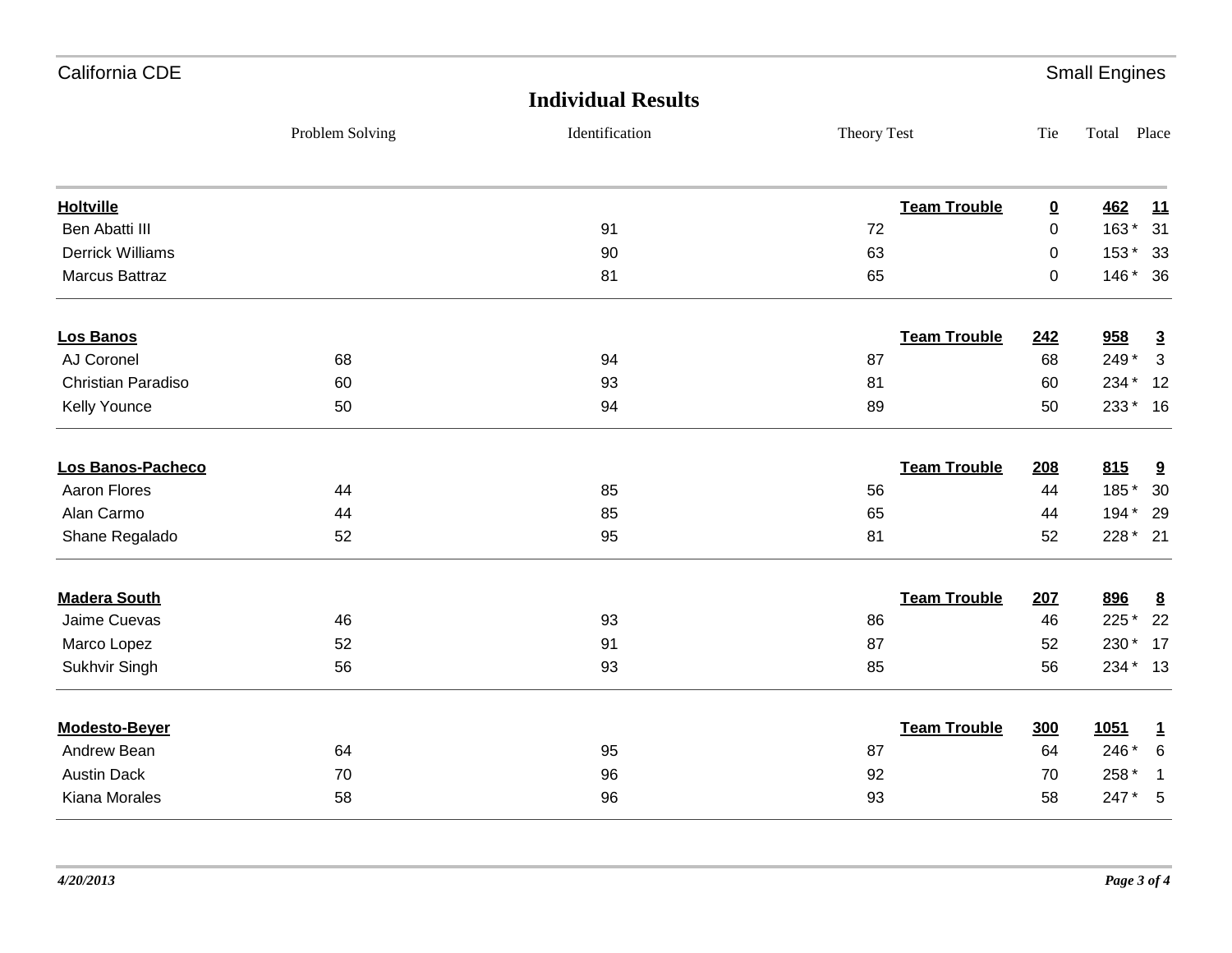| California CDE        |                 |                           |                     |                         | <b>Small Engines</b> |              |
|-----------------------|-----------------|---------------------------|---------------------|-------------------------|----------------------|--------------|
|                       |                 | <b>Individual Results</b> |                     |                         |                      |              |
|                       | Problem Solving | Identification            | Theory Test         | Tie                     | Total                | Place        |
| Poway                 |                 |                           | <b>Team Trouble</b> | $\overline{\mathbf{0}}$ | <b>432</b>           | <u>12</u>    |
| Dane Skriloff         |                 | 78                        | 51                  | $\mathbf 0$             | $129*$               | 45           |
| <b>Garrett Barton</b> |                 | 83                        | 63                  | 0                       | $146*$               | - 37         |
| Matthew Kelly         |                 | 86                        | 71                  | $\mathbf 0$             |                      | 157 * 32     |
| <b>Ripon</b>          |                 |                           | <b>Team Trouble</b> | <u>203</u>              | 900                  | $\mathbf{Z}$ |
| Dylan Lucas           | 50              | 93                        | 75                  | 50                      | $218*$               | 25           |
| Justin DeBow          | 56              | 94                        | 86                  | 56                      | 236 *                | $-11$        |
| Kent Norman           | 60              | 92                        | 91                  | 60                      | $243*$               | 8            |
| <b>Valley Center</b>  |                 |                           | <b>Team Trouble</b> | $\overline{\mathbf{0}}$ | <b>403</b>           | <u>13</u>    |
| <b>Dylan Test</b>     |                 | 80                        | 51                  | 0                       | $131*$               | 43           |
| Kerigan McCaffree     |                 | 72                        | 50                  | 0                       | $122*$               | 48           |
| Samuel Francis-Sak    |                 | 81                        | 69                  | $\boldsymbol{0}$        | 150*                 | 34           |

Ties Broken by Problem Solving. The Solving of the Solve of the Solve of the Solve of the Solve of the Solve of the Solve of the Solve of the Solve of the Solve of the Solve of the Solve of the Solve of the Solve of the So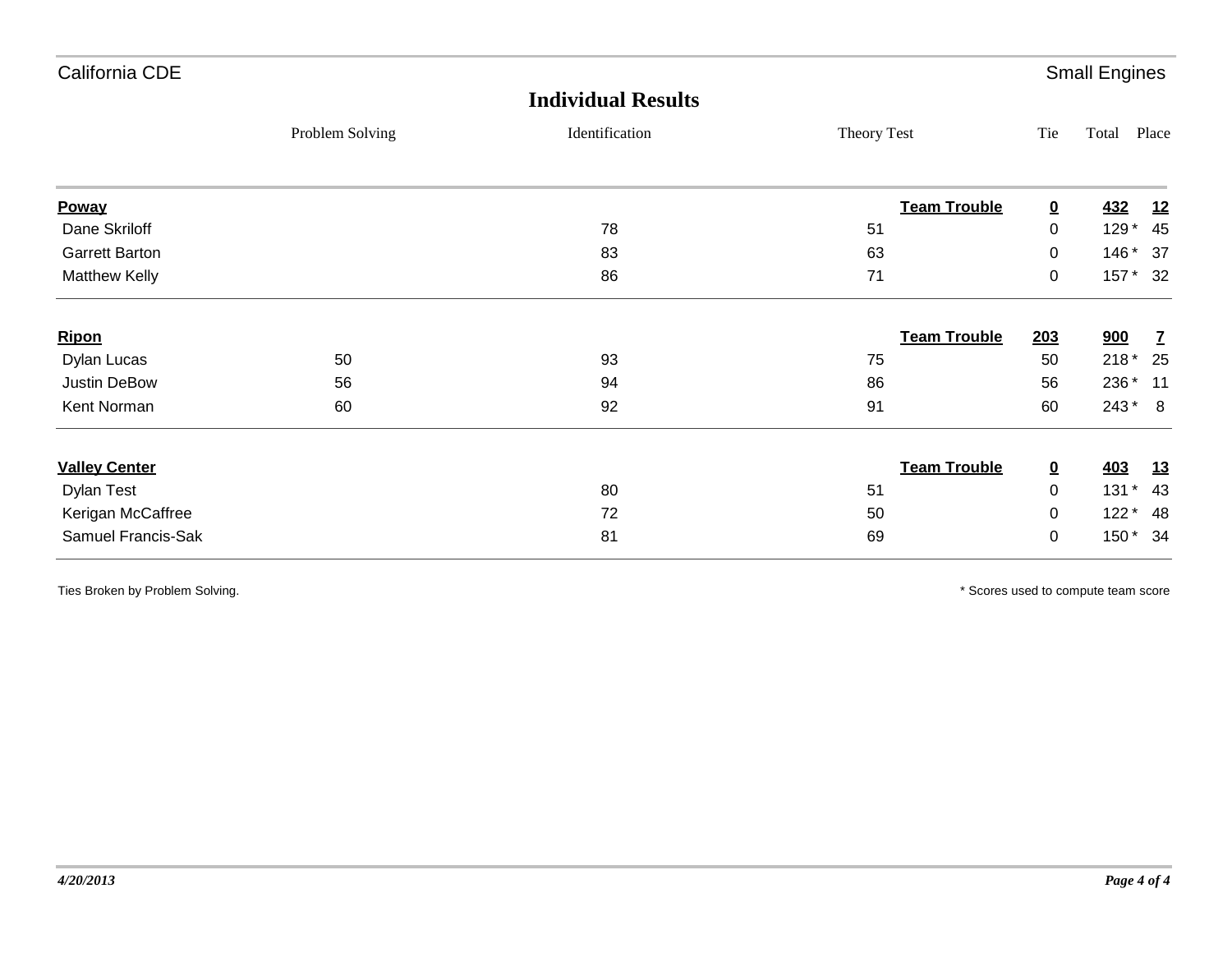| Arbuckle-Pierce       |                     |             | 178 | 277 | 254                 | 178            | 932    | -4                       |
|-----------------------|---------------------|-------------|-----|-----|---------------------|----------------|--------|--------------------------|
|                       | <b>Team Trouble</b> | 223         |     |     | <b>Team Trouble</b> | 223            |        |                          |
| Atwater-Buhach Col    |                     |             | 158 | 276 | 258                 | 158            | 918 6  |                          |
|                       | <b>Team Trouble</b> | 226         |     |     | <b>Team Trouble</b> | 226            |        |                          |
| <b>Bakersfield</b>    |                     |             |     | 209 | 167                 | $\mathbf 0$    | 376 17 |                          |
|                       | <b>Team Trouble</b> | $\pmb{0}$   |     |     | <b>Team Trouble</b> | $\mathbf 0$    |        |                          |
| <b>Central Valley</b> |                     |             | 134 | 266 | 228                 | 134            | 628    | 10                       |
|                       | <b>Team Trouble</b> | $\pmb{0}$   |     |     | <b>Team Trouble</b> | $\mathbf 0$    |        |                          |
| <b>Central West</b>   |                     |             | 178 | 269 | 253                 | 178            | 925    | $-5$                     |
|                       | <b>Team Trouble</b> | 225         |     |     | <b>Team Trouble</b> | 225            |        |                          |
| Coalinga              |                     |             |     | 141 | 122                 | $\overline{0}$ | 263 18 |                          |
|                       | <b>Team Trouble</b> | $\mathbf 0$ |     |     | Team Trouble        | 0              |        |                          |
| Etna                  |                     |             |     | 198 | 180                 | $\overline{0}$ | 378    | 16                       |
|                       | <b>Team Trouble</b> | $\pmb{0}$   |     |     | <b>Team Trouble</b> | 0              |        |                          |
| Eureka                |                     |             |     | 235 | 165                 | $\overline{0}$ | 400    | 14                       |
|                       | <b>Team Trouble</b> | $\pmb{0}$   |     |     | <b>Team Trouble</b> | 0              |        |                          |
| Exeter                |                     |             |     | 211 | 179                 | $\mathbf 0$    | 390 15 |                          |
|                       | <b>Team Trouble</b> | $\mathbf 0$ |     |     | <b>Team Trouble</b> | 0              |        |                          |
| Hilmar                |                     |             | 178 | 276 | 261                 | 178            | 971    | $\overline{\phantom{a}}$ |
|                       | <b>Team Trouble</b> | 256         |     |     | <b>Team Trouble</b> | 256            |        |                          |
| Holtville             |                     |             |     | 262 | 200                 | $\overline{0}$ | 462 11 |                          |
|                       | <b>Team Trouble</b> | $\mathbf 0$ |     |     | <b>Team Trouble</b> | 0              |        |                          |
| Los Banos             |                     |             | 178 | 281 | 257                 | 178            | 958    | $\mathbf{3}$             |
|                       | <b>Team Trouble</b> | 242         |     |     | <b>Team Trouble</b> | 242            |        |                          |